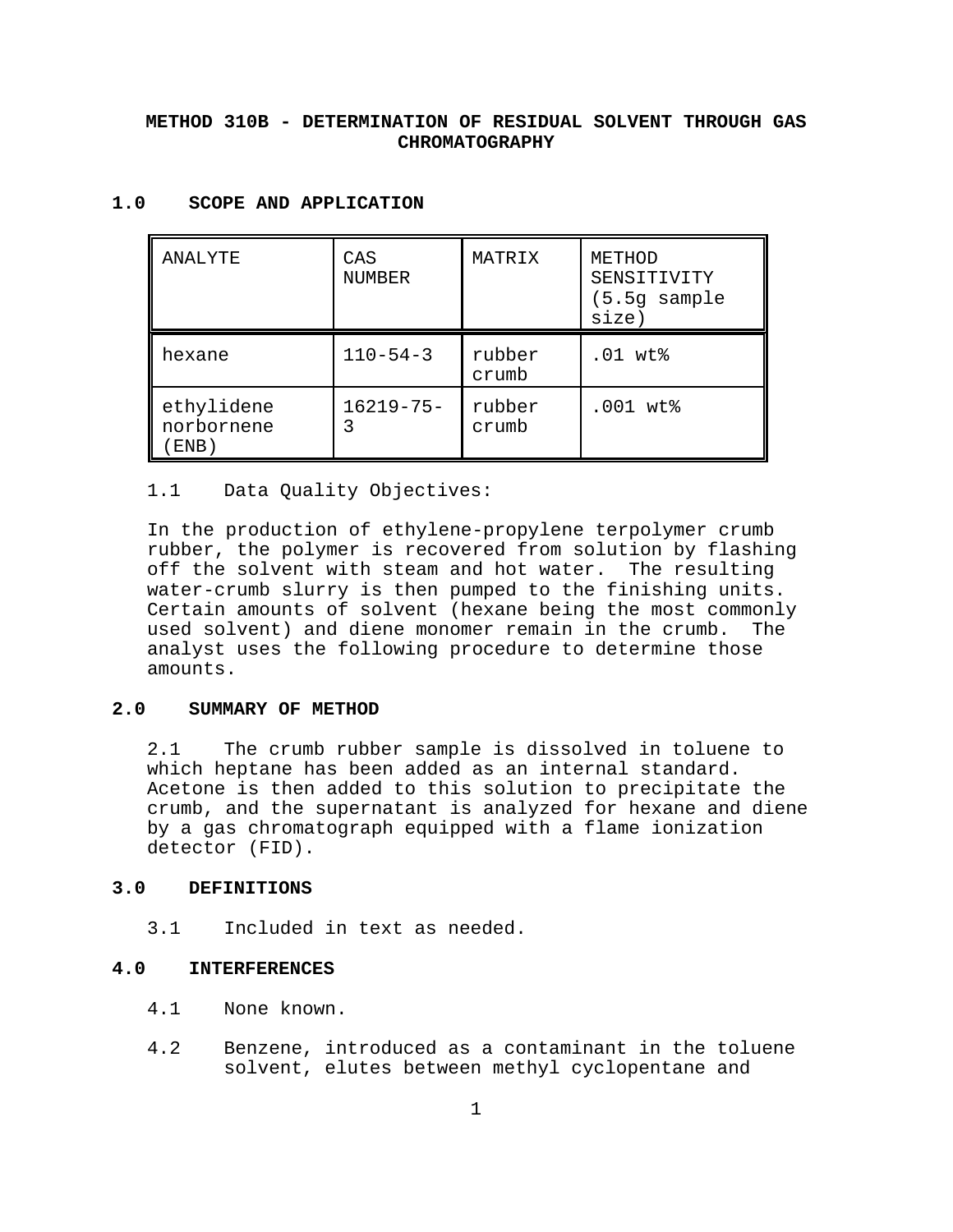cyclohexane. However, the benzene peak is completely resolved.

4.3 2,2-dimethyl pentane, a minor component of the hexane used in our process, elutes just prior to methyl cyclopentane. It is included as "hexane" in the analysis whether it is integrated separately or included in the methyl cyclopentane peak.

## **5.0 SAFETY**

- 5.1 This procedure does not purport to address all of the safety concerns associated with its use. It is the responsibility of the user of this procedure to establish appropriate safety and health practices and determine the applicability of regulatory limitations prior to use.
- 5.2 Chemicals used in this analysis are flammable and hazardous (see specific toxicity information below). Avoid contact with sources of ignition during sample prep. All handling should be done beneath a hood. Playtex or nitrile gloves recommended.
- 5.3 **Hexane** is toxic by ingestion and inhalation. Vapor inhalation causes irritation of nasal and respiratory passages, headache, dizziness, nausea, central nervous system depression. Chronic overexposure can cause severe nerve damage. May cause irritation on contact with skin or eyes. May cause damage to kidneys.
- 5.3 **ENB** may be harmful by inhalation, ingestion, or skin absorption. Vapor or mist is irritating to the eyes, mucous membranes, and upper respiratory tract. Causes skin irritation.
- 5.4 **Toluene** is harmful or fatal if swallowed. Vapor harmful if inhaled. Symptoms: headache, dizziness, hallucinations, distorted perceptions, changes in motor activity, nausea, diarrhea, respiratory irritation, central nervous system depression, unconsciousness, liver, kidney and lung damage. Contact can cause severe eye irritation. May cause skin irritation. Causes irritation of eyes, nose, and throat.
- 5.5 **Acetone**, at high concentrations or prolonged overexposure, may cause headache, dizziness, irritation of eyes and respiratory tract, loss of strength, and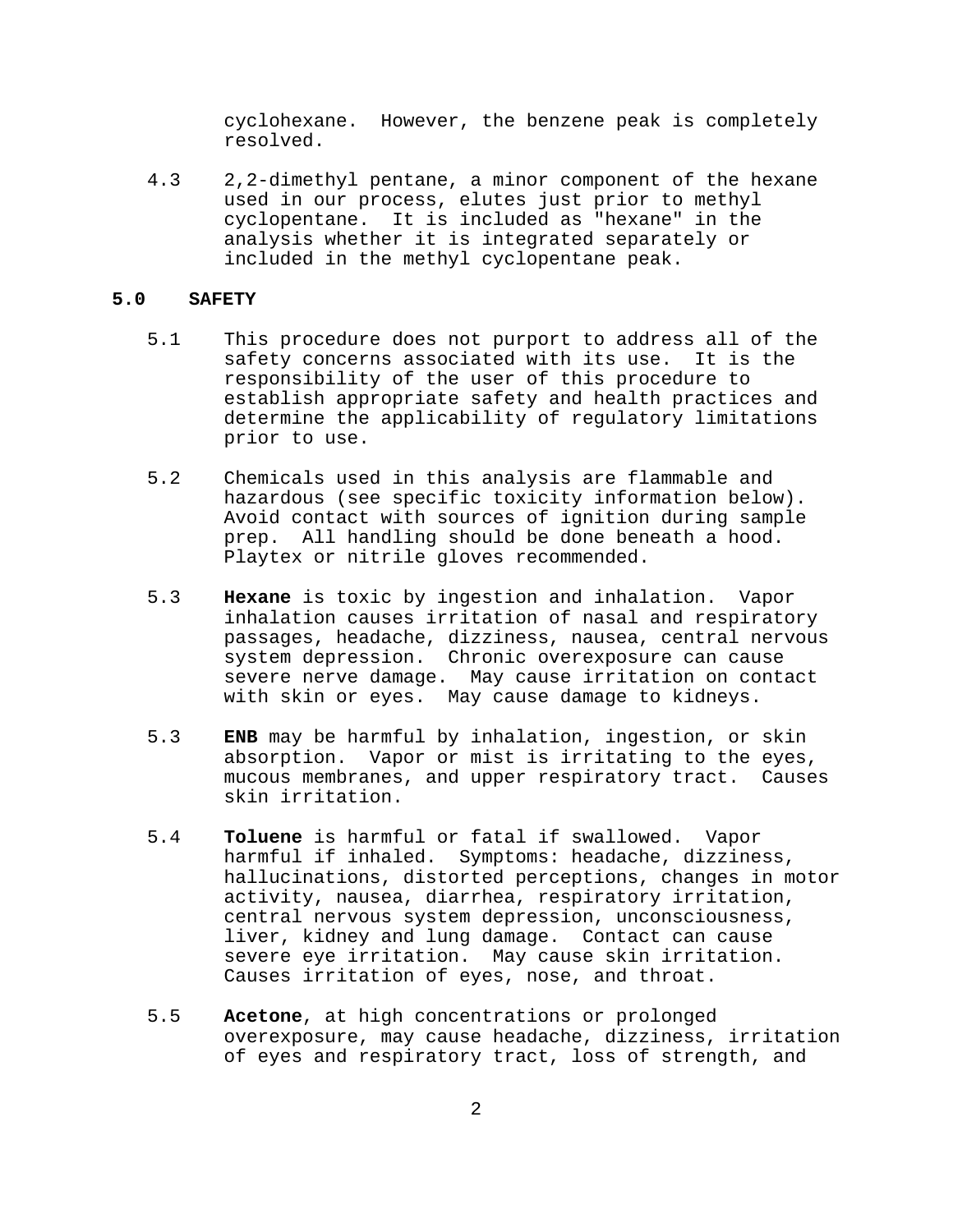narcosis. Eye contact causes severe irritation; skin contact may cause mild irritation. Concentrations of 20,000 ppm are immediately dangerous to life and health.

- 5.6 **Heptane** is harmful if inhaled or swallowed. May be harmful if absorbed through the skin. Vapor or mist is irritating to the eyes, mucous membranes, and upper respiratory tract. Prolonged or repeated exposure to skin causes defatting and dermatitis.
- 5.7 The steam oven used to dry the polymer in this procedure is set at  $110^{\circ}$  C. Wear leather gloves when removing bottles from the oven.

## **6.0 EQUIPMENT AND SUPPLIES**

- 6.1 4000-ml volumetric flask
- 6.2 100-ml volumetric pipette
- 6.3 1000-ml volumetric flask
- 6.4 8-oz. French Square sample bottles with plastic-lined caps
- 6.5 Top-loading balance
- 6.6 Laboratory shaker
- 6.7 Laboratory oven set at  $110^{\circ}$  C (steam oven)
- 6.8 Gas chromatograph, Hewlett-Packard 5890A, or equivalent, interfaced with HP 7673A (or equivalent) autosampler (equipped with nanoliter adapter and robotic arm), and HP 3396 series II or 3392A (or equivalent) integrator/controller.
- 6.9 GC column, capillary type, 50m X 0.53mm, methyl silicone, 5 micron film thickness, Quadrex, or equivalent.
- 6.10 Computerized data acquisition system, such as CIS/CALS
- 6.11 Crimp-top sample vials and HP p/n 5181-1211 crimp caps.
- 6.12 Glass syringes, 5-ml, with "Luer-lock" fitting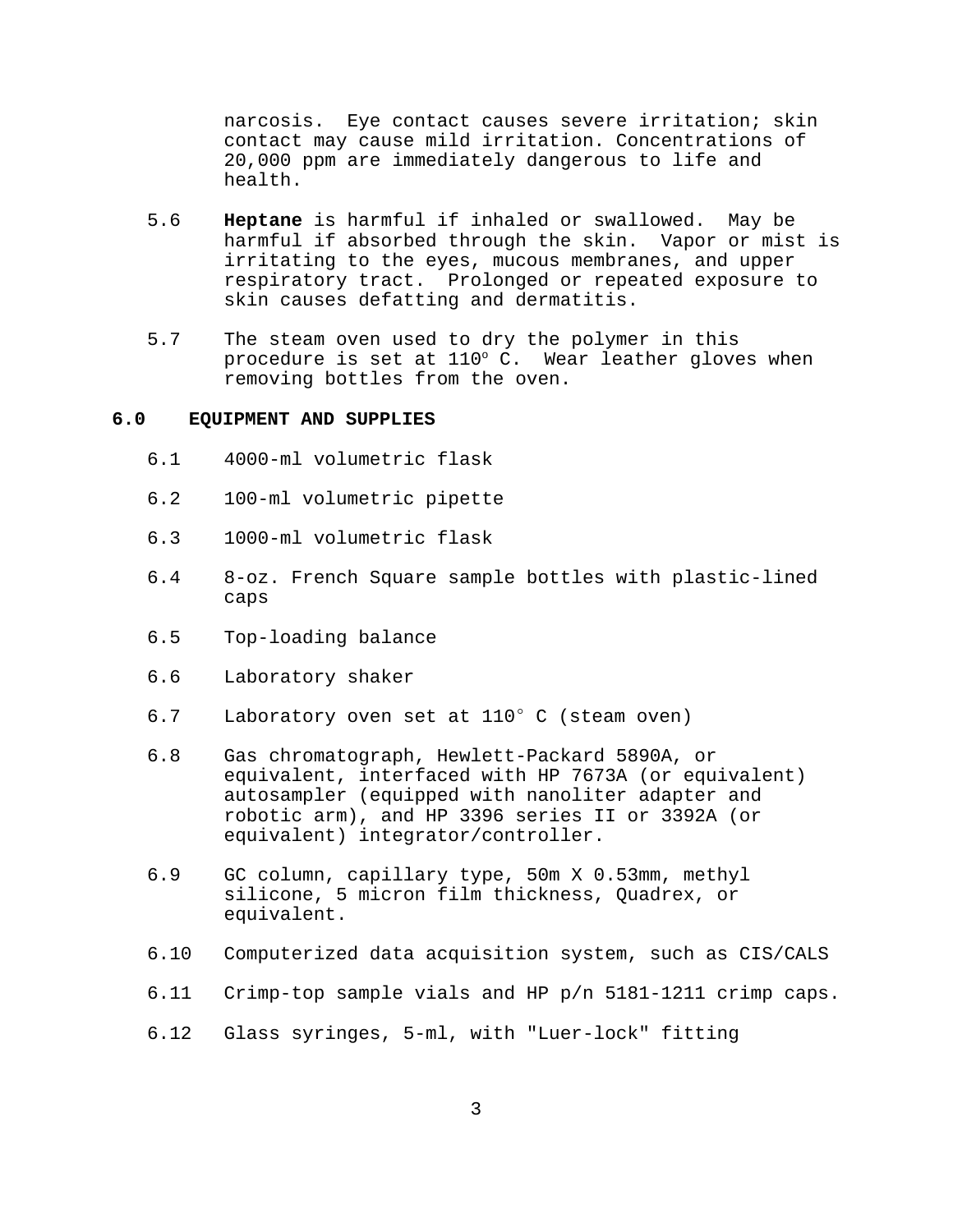6.13 Filters, PTFE,  $.45\mu$ m pore size, Gelman Acrodisc or equivalent, to fit on Luer-lock syringes (in 6.12, above).

### **7.0 REAGENTS AND STANDARDS**

- 7.1 Reagent toluene, EM Science Omnisolv PURITY CHECK: Prior to using any bottle of reagent toluene, analyze it according to section 11.2 of this method. Use the bottle only if hexane, heptane, and ENB peak areas are less than 15 each (note that an area of 15 is equivalent to less than 0.01 wt% in a 10g sample).
- 7.2 Reagent acetone, EM Science Omnisolv HR-GC PURITY CHECK: Prior to using any bottle of reagent acetone, analyze it according to section 11.2 of this method. Use the bottle only if hexane, heptane, and ENB peak areas are less than 15 each.
- 7.3 Reagent heptane, Aldrich Chemical Gold Label, Cat #15,487-3 PURITY CHECK: Prior to using any bottle of reagent heptane, analyze it according to section 11.2 of this method. Use the bottle only if hexane and ENB peak areas are less than 5 each.
- 7.4 Internal standard solution used as a concentrate for preparation of the more dilute Polymer Dissolving Solution. It contains 12.00g heptane / 100ml of solution which is 120.0g per liter.

Preparation of internal standard solution (polymer dissolving **stock** solution):

### ACTION  $\parallel$   $\parallel$  NOTES

7.4.1 Tare a clean, dry 1- If the 1-liter volumetric

liter volumetric flask is too tall to fit in flask on the balance. the balance case, you can Record the weight to shield the flask from drafts three places. by inverting a paint bucket with a hole cut in the bottom over the balance cover. Allow the neck of the flask to project through the hole in the bucket.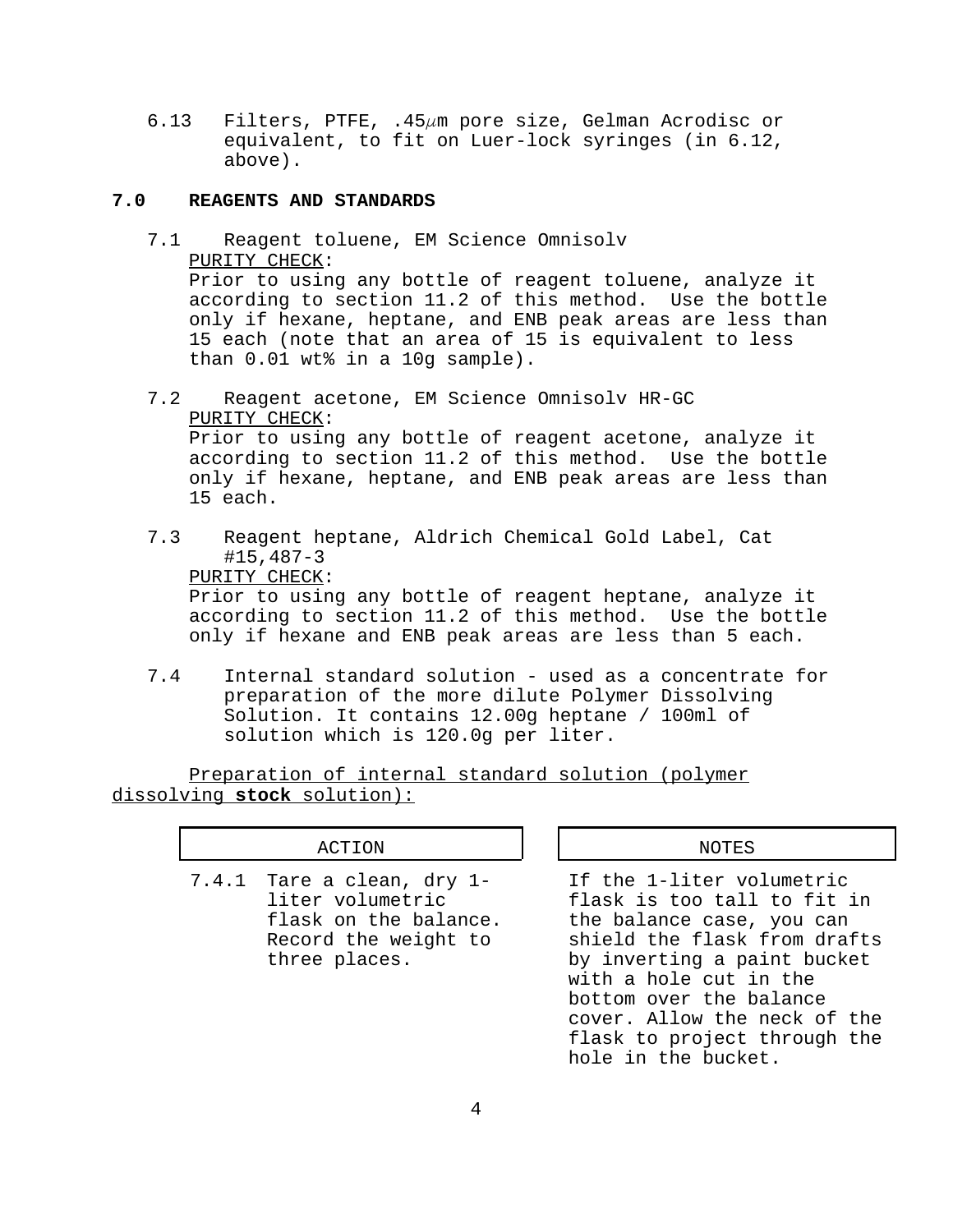- 7.4.2 Weigh 120.00 g of n- Use 99+% n-heptane from flask. Record the total weight of the flask and heptane as well as the weight of heptane added.
- 7.4.3 Fill the flask close Use EM Science Omnisolve<br>to the mark with toluene. Grade TX0737-1. toluene, about 1 to equivalent. 2" below the mark.
- 7.4.4 Shake the flask allow any bubbles to clear contents. next step.
- 7.4.5 Top off the flask to the mark with toluene. Shake vigorously, as in section 5.4.4 of this method, to mix well.
- 7.4.6 Weigh the flask containing the solution on the three place balance record the weight.
- of the flask to a 1 qt Boston round bottle.
- 7.4.8 Label the bottle with Be sure to include the words of heptane and toluene used, the date of preparation and the preparer's name.
- 7.4.9 Refrigerate the completed blend for the use of the routine Technicians.
- 7.5 Polymer Dissolving Solution ("PDS") Heptane (as internal standard) in toluene. This solution contains

heptane into the Aldrich or Janssen Chimica.

toluene, Grade TX0737-1, or

vigorously to mix the before proceeding to the

7.4.7 Transfer the contents Discard any excess solution.

the identity of the The The The Theorem Crumb Polymer<br>contents, the weights Dissolving Stock Solution Dissolving Stock Solution"<br>on the label.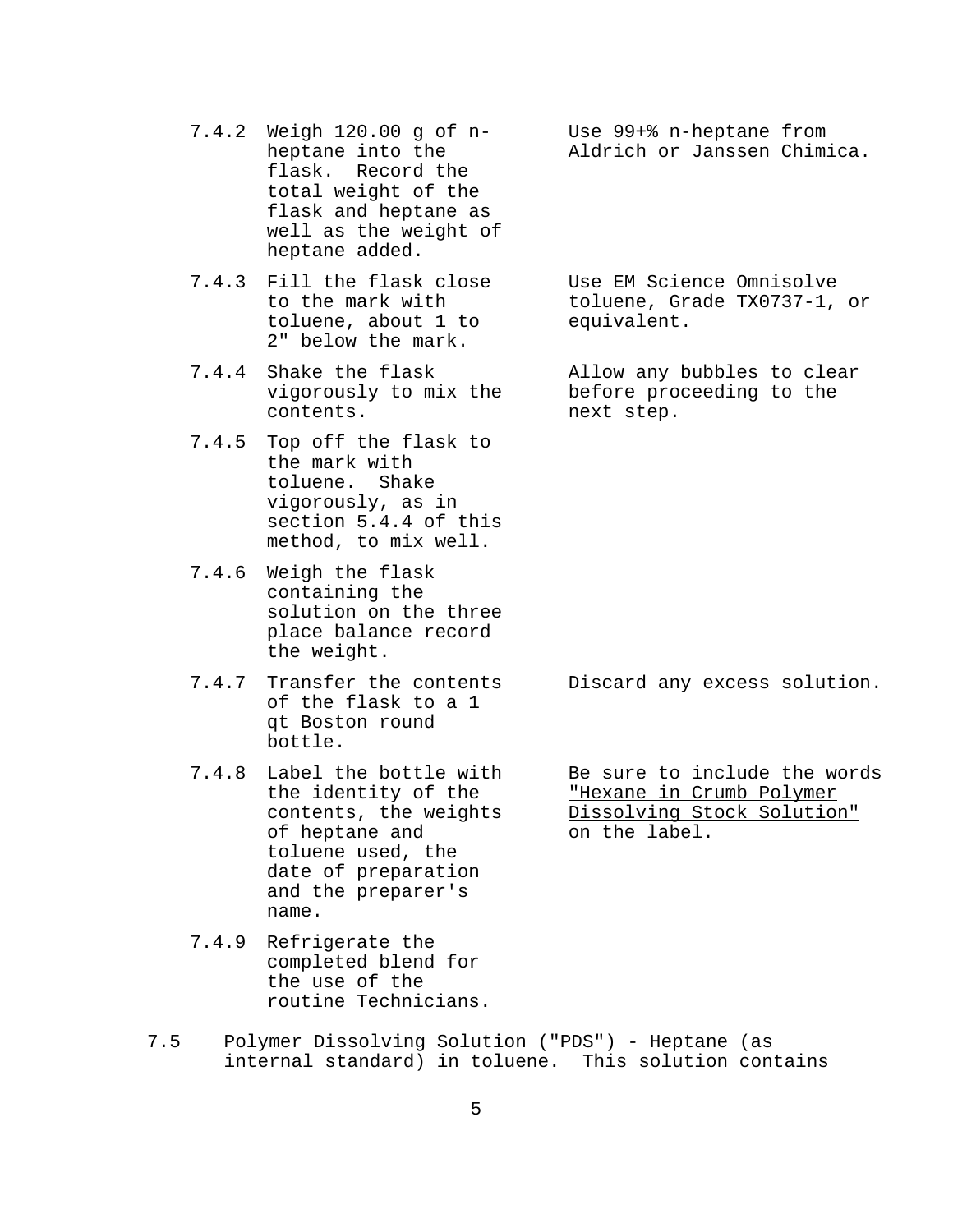0.3g of heptane internal standard per 100 ml of solution.

- 7.5.1 Fill a 4000ml volumetric flask about 3/4 full with toluene.
- 7.5.2 Add 100 ml of the internal standard solution (section 7.4 of this method) to the flask using the 100ml pipette.
- 7.5.3 Fill the flask to the mark with toluene. Discard any excess.
- 7.5.4 Add a large magnetic stirring bar to the flask and mix by stirring.
- 7.5.5 Transfer the polymer solvent solution to the onegallon labeled container with 50ml volumetric dispenser attached.
- 7.5.6 PURITY CHECK:

Analyze according to section 11.2. NOTE: You must "precipitate" the sample with an equal part of acetone (thus duplicating actual test conditions-- see section 11.1 of this method, sample prep) before analyzing. Analyze the reagent 3 times to quantify the  $C_6$  and ENB interferences. Inspect the results to ensure good agreement among the three runs (within 10%).

- 7.5.7 Tag the bottle with the following information: POLYMER DISSOLVING SOLUTION FOR C6 IN CRUMB ANALYSIS PREPARER'S NAME DATE CALS FILE ID'S OF THE THREE ANALYSES FOR PURITY (from section 7.5.6 of this method)
- 7.6 Quality Control Solution: the quality control solution is prepared by adding specific amounts of mixed hexanes (barge hexane), n-nonane and ENB to some polymer dissolving solution. **Nonane elutes in the same approximate time region as ENB and is used to quantify in that region because it has a longer shelf life. ENB, having a high tendency to polymerize, is used in the QC solution only to ensure that both ENB isomers elute at the proper time.**

First, a concentrated stock solution is prepared; the final QC solution can then be prepared by diluting the stock solution.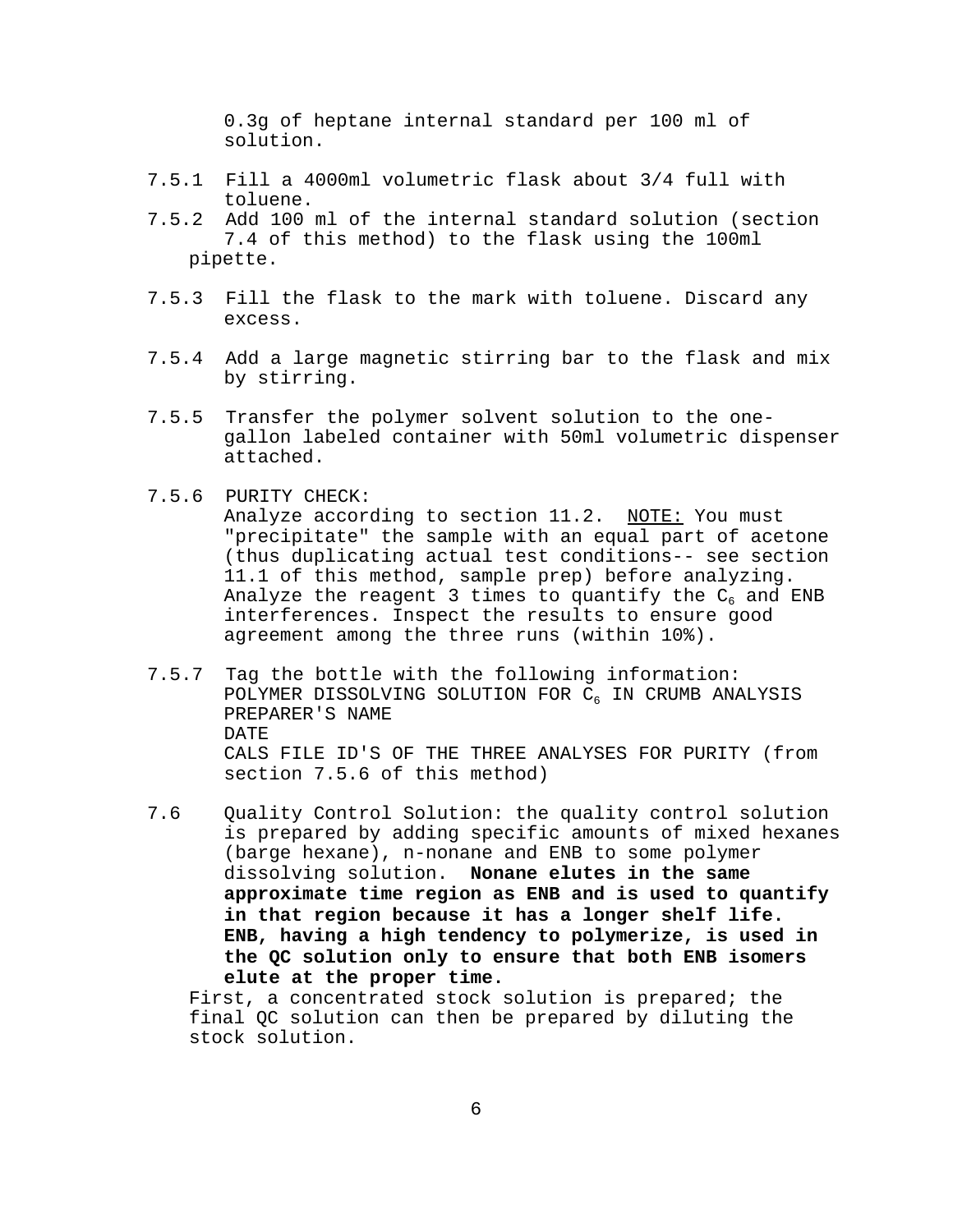- 7.6.1 In preparation of stock solution, fill a 1-liter volumetric flask partially with polymer dissolving solution (PDS) - see section 7.5 of this method. Add 20.0 ml barge hexane, 5.0 ml n-nonane, and 3 ml ENB. Finish filling the volumetric to the mark with PDS.
- 7.6.2 In preparation of quality control solution, dilute the quality control stock solution (above) precisely 1:10 with PDS, i.e. 10 ml of stock solution made up to 100 ml (volumetric flask) with PDS. Pour the solution into a 4 oz. Boston round bottle and store in the refrigerator.

## **8.0 SAMPLE COLLECTION, PRESERVATION AND STORAGE**

- 8.1 Line up facility to catch crumb samples. The facility is a special facility where the sample is drawn.
- 8.1.1 Ensure that the cock valve beneath facility is closed.
- 8.1.2 Line up the system from the slurry line cock valve to the cock valve at the nozzle on the stripper.
- 8.1.3 Allow the system to flush through facility for a period of 30 seconds.
- 8.2 Catch a slurry crumb sample.
- 8.2.1 Simultaneously close the cock valves upstream and downstream of facility.
- 8.2.2 Close the cock valve beneath the slurry line in service.
- 8.2.3 Line up the cooling tower water through the sample bomb water jacket to the sewer for a minimum of 30 minutes.
- 8.2.4 Place the sample catching basket beneath facility and open the cock valve underneath the bomb to retrieve the rubber crumb.
- 8.2.5 If no rubber falls by gravity into the basket, line up nitrogen to the bleeder upstream of the sample bomb and force the rubber into the basket.
- 8.2.6 Close the cock valve underneath the sample bomb.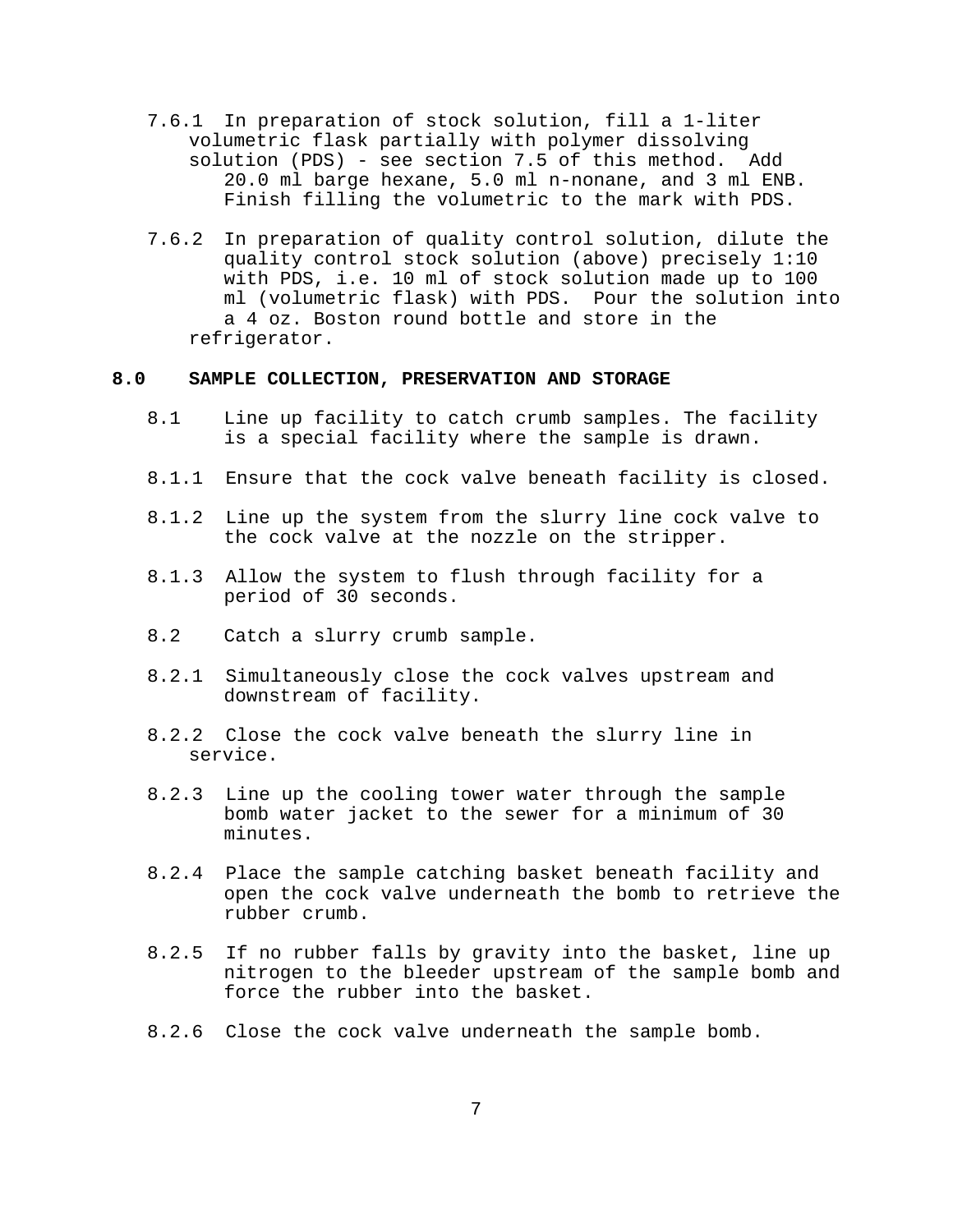- 8.3 Fill a plastic "Whirl-pak" sample bag with slurry crumb and send it to the lab immediately.
- 8.4 Once the sample reaches the lab, it should be prepped as soon as possible to avoid hexane loss through evaporation. Samples which have lain untouched for more than 30 minutes should be discarded.

#### **9.0 QUALITY CONTROL**

Quality control is monitored via a computer program that tracks analyses of a prepared QC sample (from section 7.6.2 of this method). The QC sample result is entered daily into the program, which plots the result as a data point on a statistical chart. If the data point does not satisfy the "in-control" criteria (as defined by the lab quality facilitator), an "out-of-control" flag appears, mandating corrective action.

In addition, the area of the n-heptane peak is monitored so that any errors in making up the polymer dissolving solution will be caught and corrected. Refer to section 12.4 of this method.

- 9.1 Fill an autosampler vial with the quality control solution (from section 7.6.2 of this method) and analyze on the GC as normal (per section 11 of this method).
- 9.2 Add the concentrations of the 5 hexane isomers as they appear on the CALS printout. Also include the 2,2 dimethyl-pentane peak just ahead of the methyl cyclopentane (the fourth major isomer) peak in the event that the peak integration split this peak out. Do not include the benzene peak in the sum. Note the nonane concentration. Record both results (total hexane and nonane) in the QC computer program. If out of control, and GC appears to be functioning within normal parameters, reanalyze a fresh control sample. If the fresh QC is not in control, check stock solution for contaminants or make up a new QC sample with the toluene currently in use. If instrument remains outof-control, more thorough GC troubleshooting may be needed.

**Also, verify that the instrument has detected both isomers of ENB (quantification not necessary - see section 7.0 of this method).**

9.3 Recovery efficiency must be determined for each sample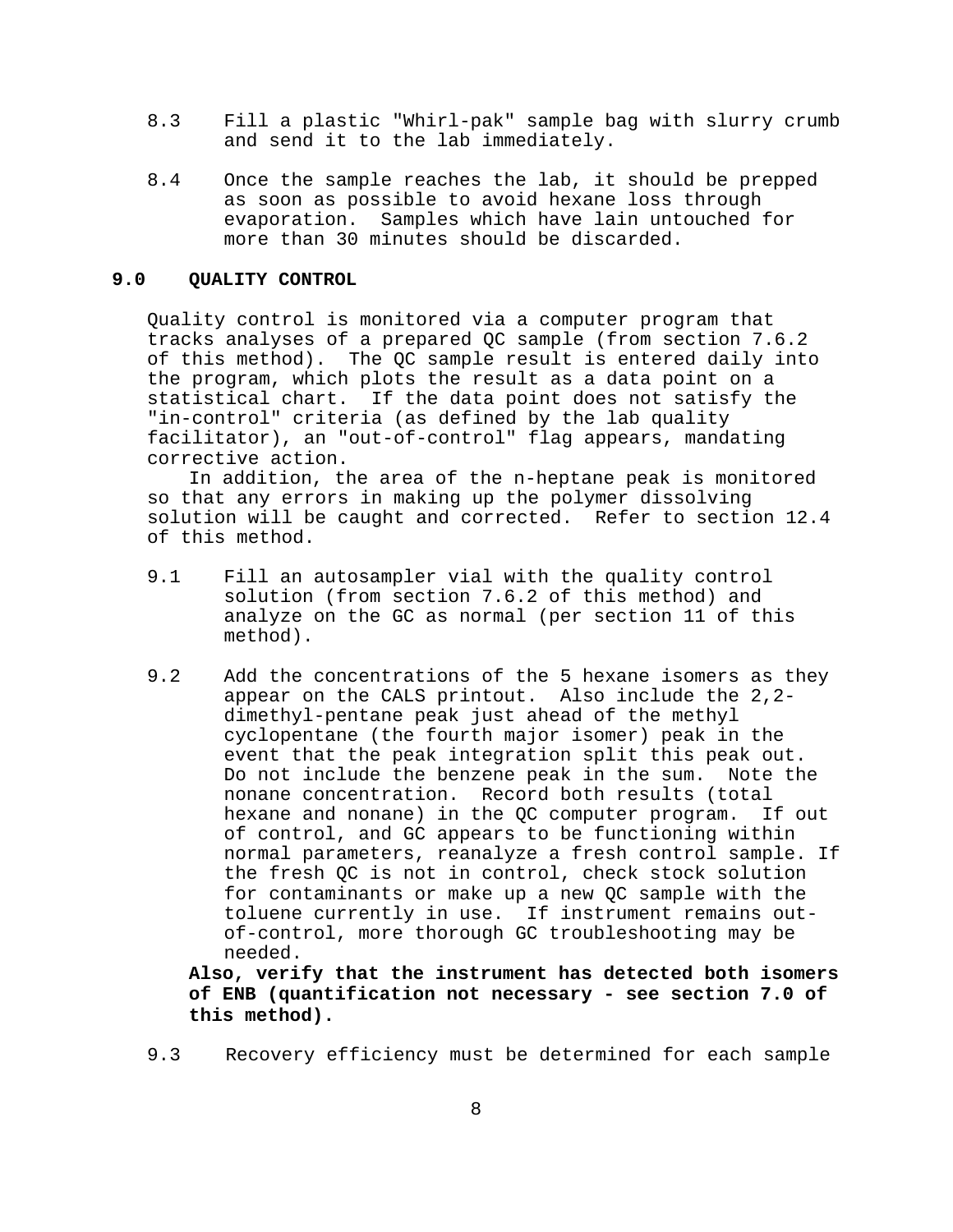type and whenever modifications are made to the method. Recovery shall be between 70 and 130 percent. All test results must be corrected by the recovery efficiency value (R).

- 9.3.1 Approximately 10 grams of wet EPDM crumb (equivalent to about 5 grams of dry rubber) shall be added to six sample bottles containing 100 ml of hexane in crumb polymer dissolving solution (toluene containing 0.3 gram n-heptane/100 ml solution). The polymer shall be dissolved by agitating the bottles on a shaker for 4 hours. The polymer shall be precipitated using 100 ml acetone.
- 9.3.2 The supernatant liquid shall be decanted from the polymer. Care shall be taken to remove as much of the liquid phase from the sample as possible to minimize the effect of retained liquid phase upon the next cycle of the analysis. The supernatant liquid shall be analyzed by gas chromatography using an internal standard quantitation method with heptane as the internal standard.
- 9.3.3 The precipitated polymer from the steps described above shall be re-dissolved using toluene as the solvent. The toluene solvent and acetone precipitant shall be determined to be free of interfering compounds.
- 9.3.4 The rubber which was dissolved in the toluene shall be precipitated with acetone as before, and the supernatant liquid decanted from the precipitated polymer. The liquid shall be analyzed by gas chromatography and the rubber phase dried in a steamoven to determine the final polymer weight.
- 9.3.5 The ratios of the areas of the hexane peaks and of the heptane internal standard peak shall be calculated for each of the six samples in the two analysis cycles outlined above. The area ratios of the total hexane to heptane (R1) shall be determined for the two analysis cycles of the sample set. The ratio of the values of R1 from the second analysis cycle to the first cycle shall be determined to give a second ratio (R2).

# **10.0 CALIBRATION AND STANDARDIZATION**

The procedure for preparing a Quality Control sample with the internal standard in it is outlined in section 7.6 of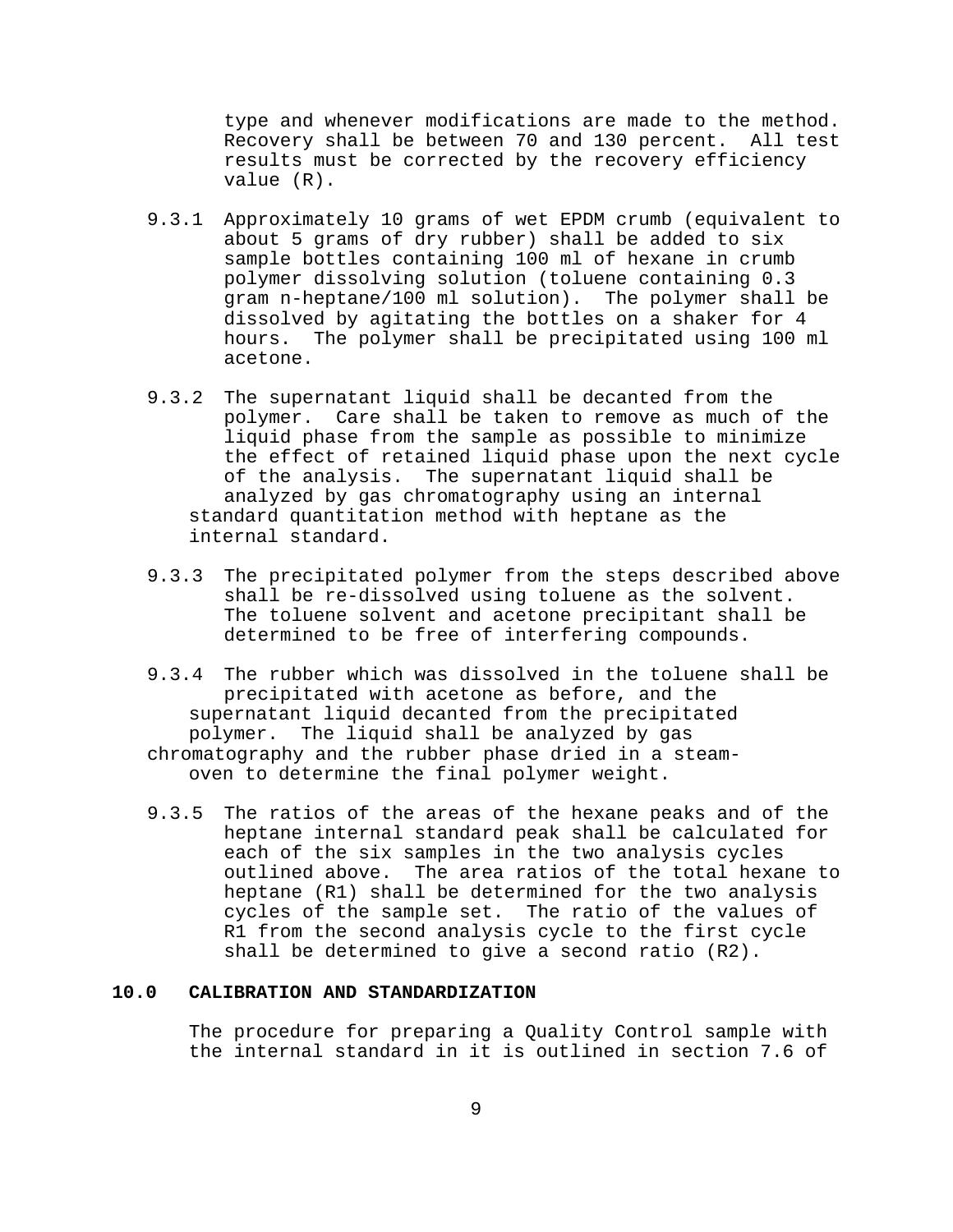this method.

- 10.1 The relative FID response factors for n-heptane, the internal standard, versus the various hexane isomers and ENB are relatively constant and should seldom need to be altered. However Baseline construction is a most critical factor in the production of good data. For this reason, close attention should be paid to peak integration. Procedures for handling peak integration will depend upon the data system used.
- 10.2 If recalibration of the analysis is needed, make up a calibration blend of the internal standard and the analytes as detailed below and analyze it using the analytical method used for the samples.
- 10.2.1 Weigh 5 g heptane into a tared scintillation vial to five places.
- 10.2.2 Add 0.2 ml ENB to the vial and reweigh.
- 10.2.3 Add 0.5 ml hexane to the vial and reweigh.
- 10.2.4 Cap, and shake vigorously to mix.
- 10.2.5 Calculate the weights of ENB and of hexane added and divide their weights by the weight of the n-heptane added. The result is the known of given value for the calibration.
- 10.2.6 Add 0.4 ml of this mixture to a mixture of 100 ml toluene and 100 ml of acetone. Cap and shake vigorously to mix.
- 10.2.7 Analyze the sample.
- 10.2.8 Divide the ENB area and the total areas of the hexane peaks by the n-heptane area. This result is the "found" value for the calibration.
- 10.2.9 Divide the appropriate "known" value from 10.2.5 by the found value from 10.2.8. The result is the response factor for the analyte in question. Previous work has shown that the standard deviation of the calibration method is about 1% relative.

## **11.0 PROCEDURE**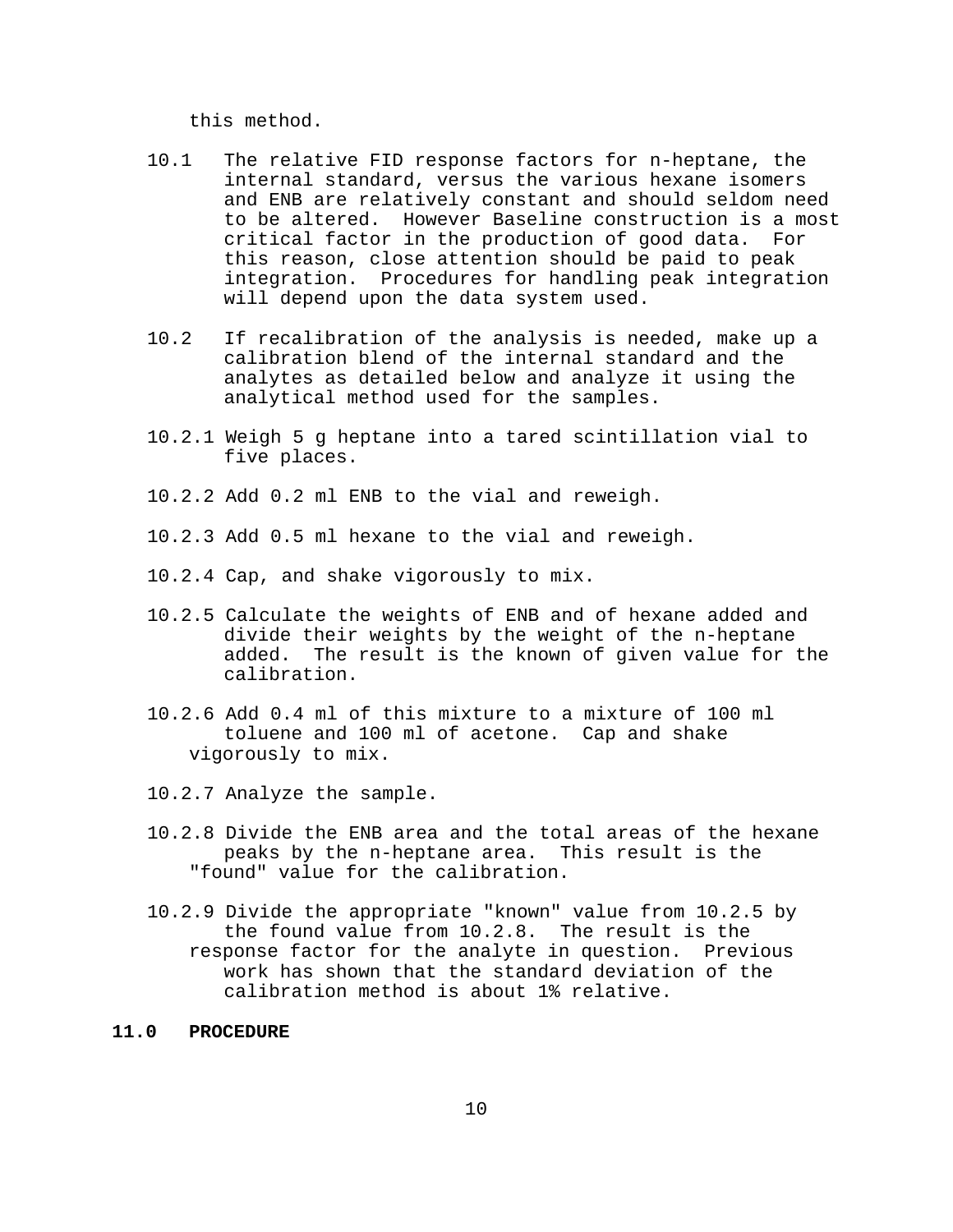### 11.1 SAMPLE PREPARATION

- 
- 11.1.2 Place crumb sample in bottle:
- 11.1.3 Dispense 100ml of Using "Dispensette" pipettor. ASAP TO AVOID HEXANE LOSS.
- 11.1.4 Tightly cap bottles and load samples into shaker.
- 11.1.5 Insure that "ON-OFF" switch on the shaker itself is "ON."
- 11.1.6 Locate shaker timer. Insure that toggle switch atop timer control box is in the middle ("off") position. If display reads "04:00" (4 hours), move toggle switch to the left position. Shaker should begin operating.

11.1.1 Tare an 8oz Tag attached, cap off; record sample bottle. weight and sample ID on tag in pencil.

> RLA-1:  $20g$  (gives a dry wt of  $\sim 10g$ ) RLA-3:  $10g$  (gives a dry wt of  $~5.5g$ )

PDS into each Before dispensing, "purge" the bottle. SAMPLE dispensette (25% of its SHOULD BE PLACED volume) into a waste bottle to INTO SOLUTION eliminate any voids.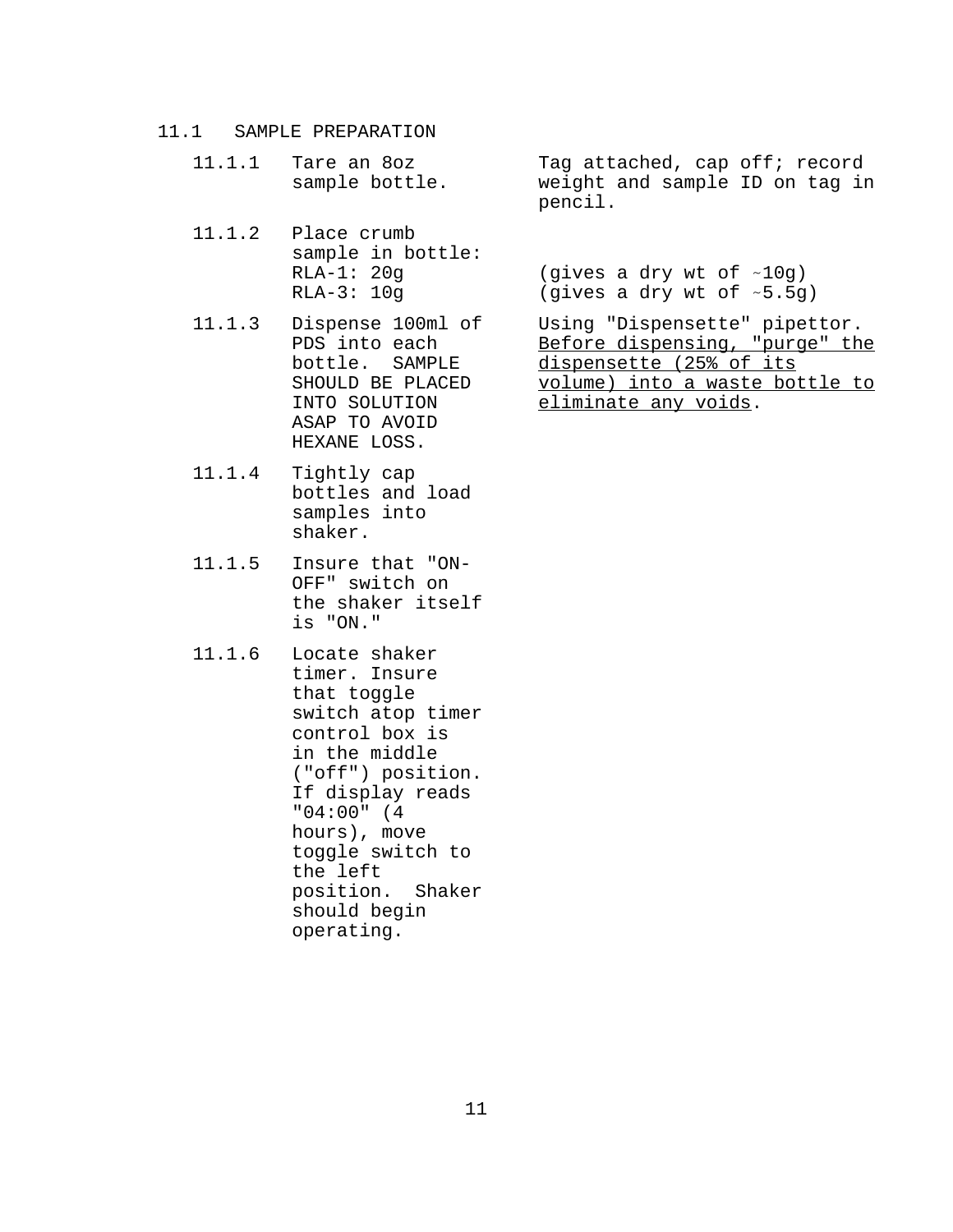precipitate dissolving time. polymer. Shake minimum of 5 minutes on shaker.

syringe and GC. filter some of the supernatant liquid into an autosampler vial; crimp the vial and load it into the GC autosampler for analysis (section 11.2 of this method).

- 11.1.9 Decant remaining Some grades of Vistalon
	- 11.1.10 Cool, weigh and record final weight of bottle.
- 11.2 GC ANALYSIS
	- 11.2.1 Initiate the CALS computer channel.

11.1.7 After shaker Vistalon sample may not have stops, add 100 ml fully dissolved; nevertheless, acetone to each for purposes of consistency, 4 sample to bours is the agreed-upon

11.1.8 Using a 5-ml The samples are filtered to glass Luer-lock prevent polymer buildup in the

Acrodisc filter, Clean the syringes in toluene.

supernatant into produce very small particles a hydrocarbon in the precipitate, thus waste sink, being making complete decanting careful not to impossible without discarding discard any of some polymer. In this case, the polymer. decant as much as possible and Place bottle of put into the oven as is, precipitate into allowing the oven to drive off the steam oven remaining supernatant (this and dry for six practice is avoided for hours. environmental reasons). **WARNING: OVEN IS HOT - 110° C**  $(230^{\circ} \text{ F}).$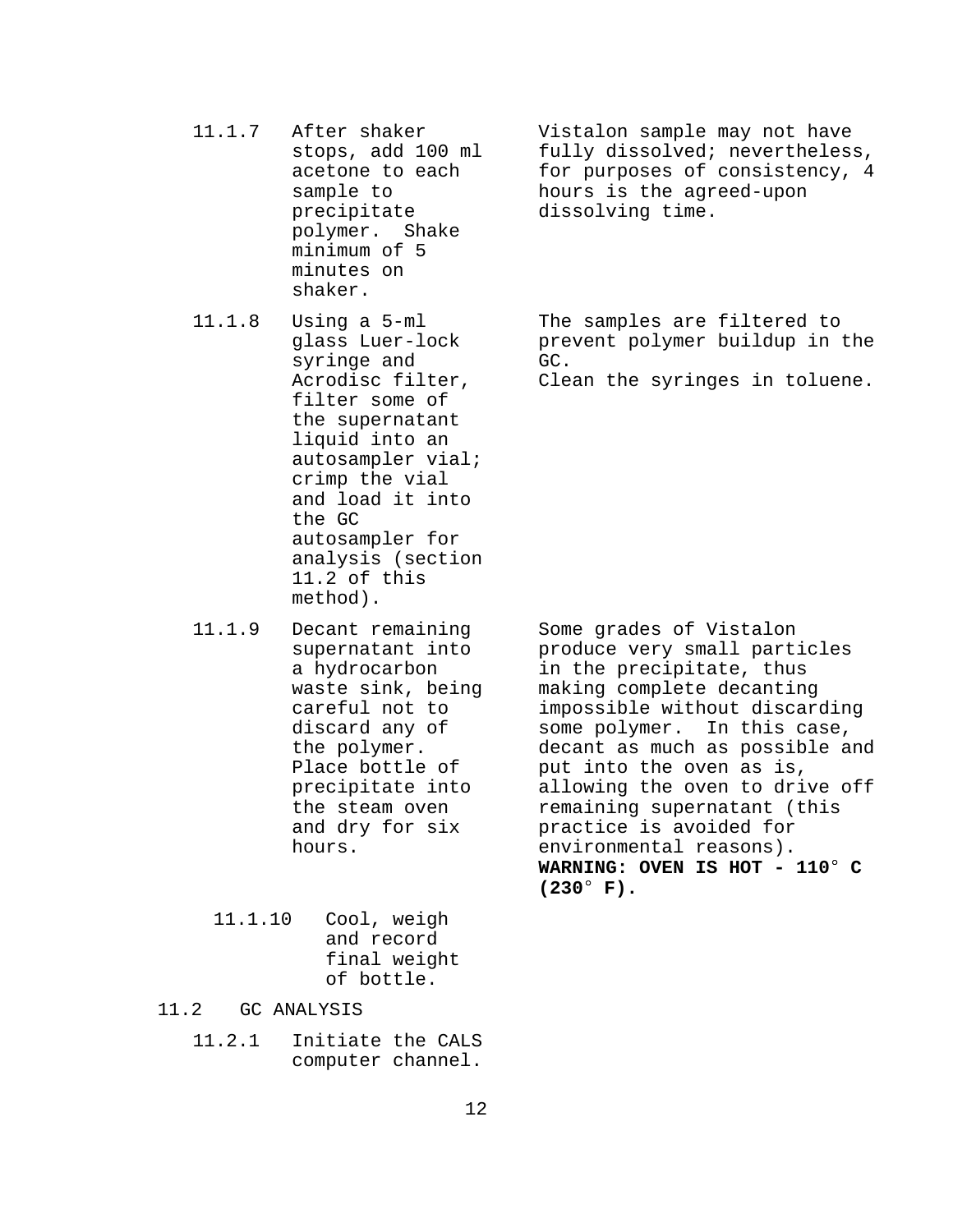- 11.2.2 Enter the correct instrument method into the GC's integrator.
- 11.2.3 Load sample vial(s) into autosampler.
- 11.2.4 Start the integrator.
- 11.2.5 When analysis is complete, plot CALS run to check baseline skim.

#### **12.0 DATA ANALYSIS AND CALCULATIONS**

- 12.1 Add the concentrations of the hexane peaks as they appear on the CALS printout. Do not include the benzene peak in the sum.
- 12.2 Subtract any hexane interferences found in the PDS (see section 7.5.6 of this method); record the result.
- 12.3 Note the ENB concentration on the CALS printout. Subtract any ENB interference found in the PDS and record this result in a "% ENB by GC" column in a logbook.
- 12.4 Record the area (from CALS printout) of the heptane internal standard peak in a "C7 area" column in the logbook. This helps track instrument performance over the long term.
- 12.5 After obtaining the final dry weight of polymer used (section 11.1.10 of this method), record that result in a "dry wt." column of the logbook.
- 12.6 Divide the %C6 by the dry weight to obtain the total PHR hexane in crumb. Similarly, divide the %ENB by the dry weight to obtain the total PHR ENB in crumb. Note that PHR is an abbreviation for "parts per hundred". Record both the hexane and ENB results in the logbook.
- 12.7 Correct all results by the recovery efficiency